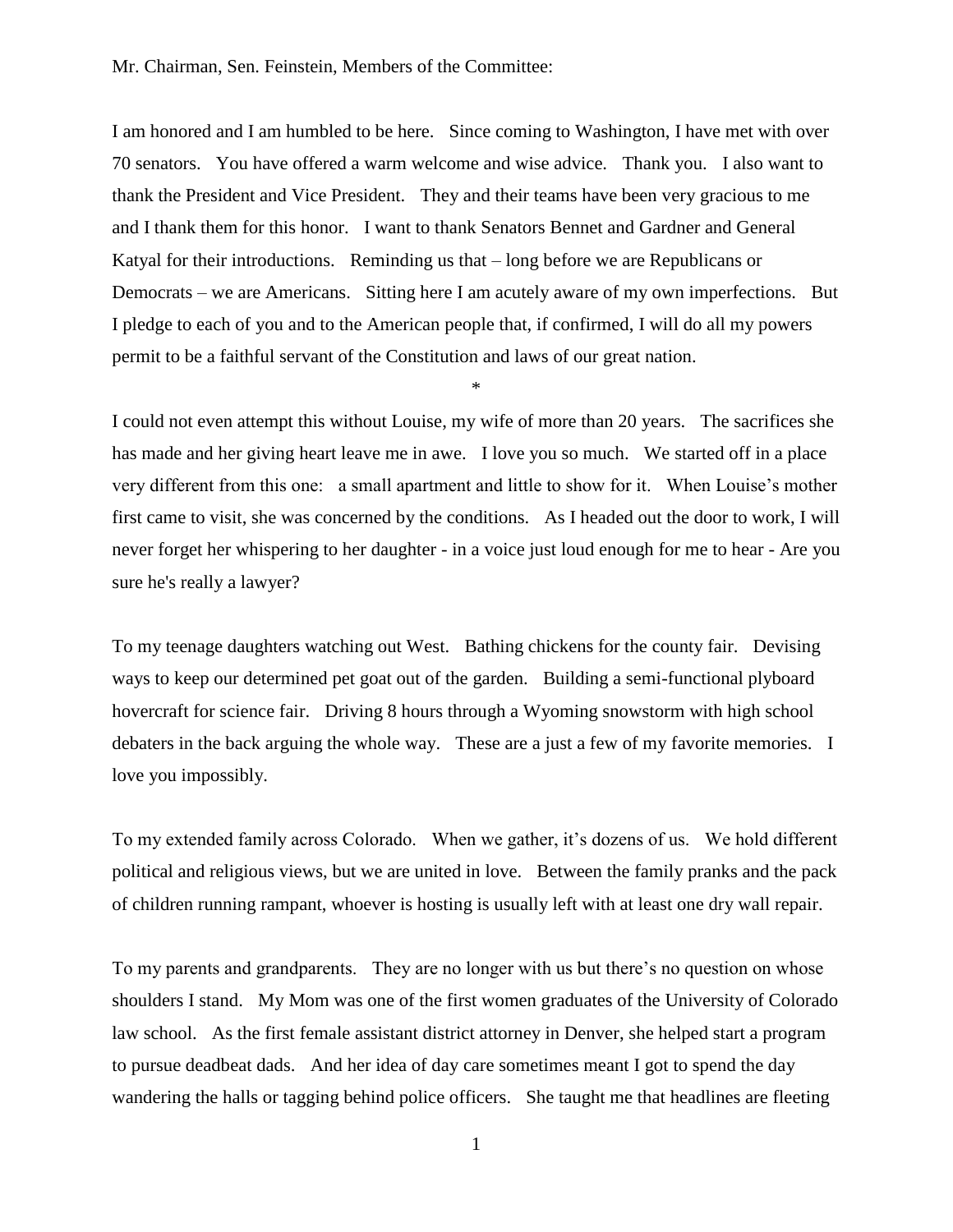My Dad taught me that success in life has little to do with success. Kindness, he showed me, is the great virtue. He showed me too that there are few places closer to God than walking in the wilderness or wading a trout stream. Even if it is an awfully long drive home with the family dog after he encounters a skunk.

To my grandparents. As a boy, I could ride my bike to their homes and they were huge influences. My Mom's father, poor and Irish, started working to help support his family as a boy after losing his own dad. But the nuns made sure he got an education, and he became a doctor. Even after he passed away, I heard from grateful patients who recalled him kneeling by their bedsides to pray together. His wife, my grandmother, grew up in a Nebraska home where an ice box wasn't something you plugged into the wall but something you lowered into the ground. With 7 children, she never stopped moving - or loving.

My Dad's father made his way through college working on Denver's trolley cars. He practiced law through the Great Depression. And taught me that lawyers exist to help people with their problems, not the other way around. His wife came from a family of pioneers. She loved to fish. And she taught me how to tie a fly.

I want to thank my friends. Liberals and conservatives and independents, from every kind of background and belief, many hundreds have written this committee on my behalf. They have been there for me always. Not least when we recently lost my uncle Jack, a hero of mine and a lifelong Episcopal priest. He gave the benediction when I took my oath as a judge 11 years ago. I confess I was hoping he might offer a similar prayer for me this year. As it is, I know he is smiling.

I want to thank my fellow judges across the country. Judging is sometimes a lonely and hard job. But I have seen how these men and women work with courage and collegiality, independence and integrity. Their work helps make the promises of our Constitution and laws real for us all.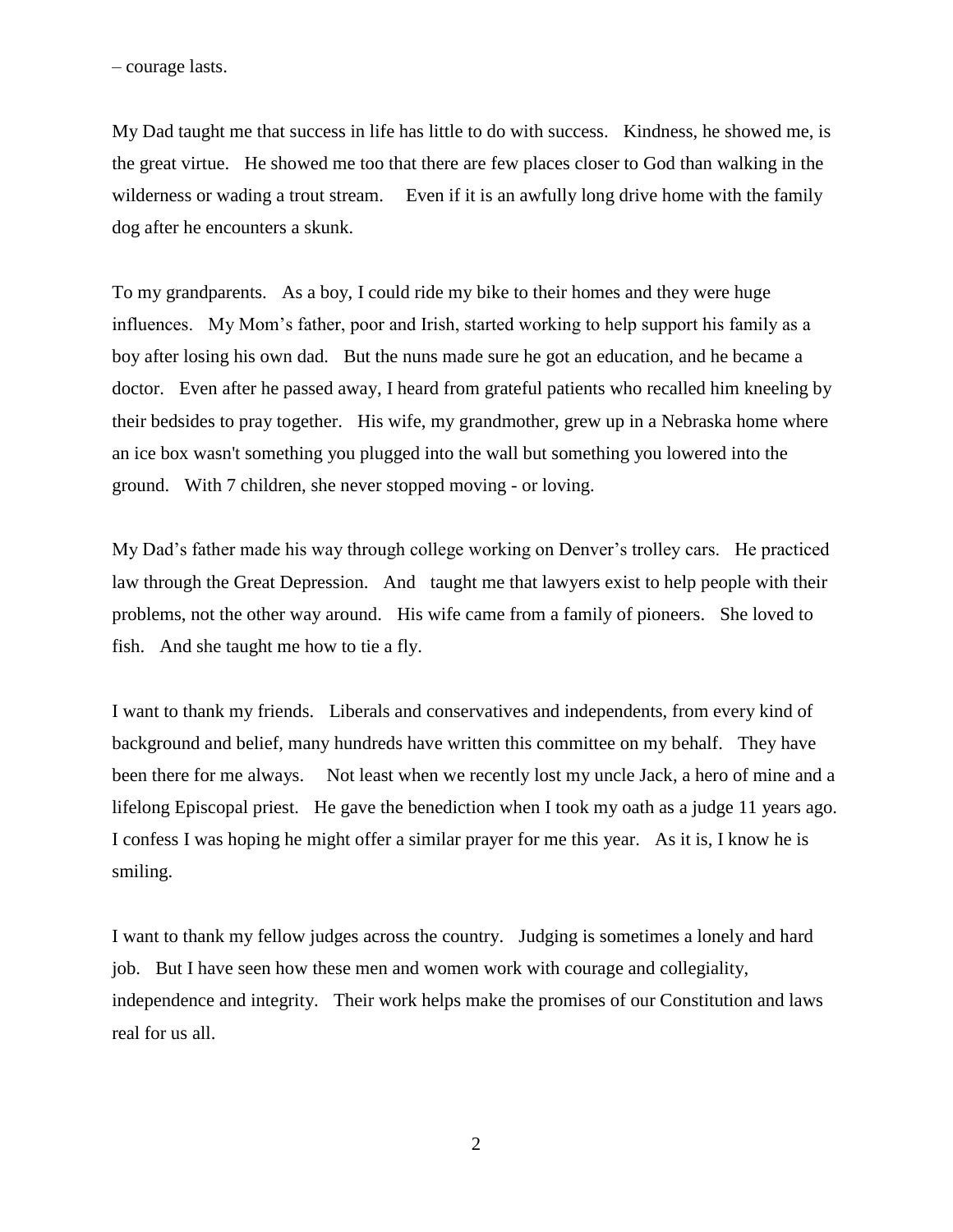I want to thank my legal heroes. Justice White, my mentor. A product of the West, he modeled for me judicial courage. He followed the law wherever it took him without fear or favor to anyone. War hero. Rhodes scholar. And, yes, highest paid NFL football player of his day. In Colorado today there is God and John Elway and Peyton Manning. In my childhood it was God and Byron White.

I also had the great fortune to clerk for Justice Kennedy. He showed me that judges can disagree without being disagreeable. That everyone who comes to court deserves respect. And that a legal case isn't just some number or a name but a life story.

Justice Scalia was a mentor too. He reminded us that words matter — that the judge's job is to follow the words that are in the law — not replace them with words that aren't. His colleagues cherished his great humor too. Now, we didn't agree about everything.... The Justice fished with the enthusiasm of a New Yorker. He thought the harder you slapped the line on the water, somehow the more the fish would love it.

Finally, there is Justice Jackson. He wrote clearly so everyone could understand his decisions. He never hid behind legal jargon. And while he was a famously fierce advocate for his clients as a lawyer, he reminded us that, when you become a judge, you fiercely defend only one client — the law.

By their example, these judges taught me about the rule of law and the importance of an independent judiciary, how hard our forebearers worked to win these things, how easy they are to lose, and how every generation must either take its turn carrying the baton or watch it fall.

Mr. Chairman, these days we sometimes hear judges cynically described as politicians in robes. Seeking to enforce their own politics rather than striving to apply the law impartially. But I just don't think that's what a life in the law is about.

\*

As a lawyer working for many years in the trial court trenches, I saw judges and juries — while human and imperfect — trying hard every day to decide fairly the cases I presented.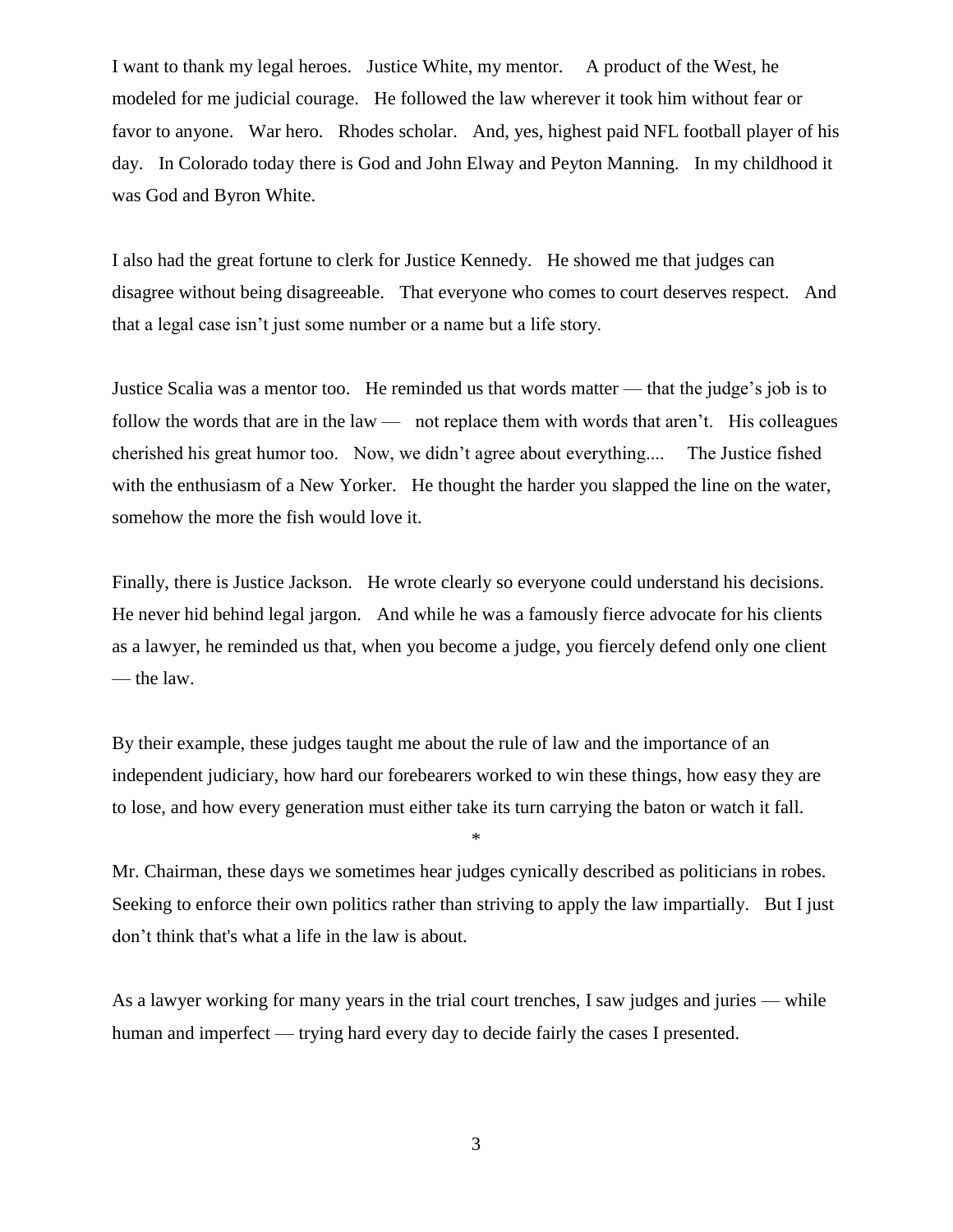As a judge now for more than a decade, I have watched my colleagues spend long days worrying over cases. Sometimes the answers we reach aren't ones we would personally prefer. Sometimes the answers follow us home and keep us up at night. But the answers we reach are always the ones we believe the law requires. For all its imperfections, the rule of law in this nation truly is a wonder - and it is no wonder that it is the envy of the world.

Once in a while, of course, we judges do disagree. But our disagreements are never about politics — only the law's demands. Let me offer an example. The first case I wrote as a judge to reach the Supreme Court divided 5 to 4. The Court affirmed my judgment with the support of Justices Thomas and Sotomayor — while Justices Stevens and Scalia dissented. Now that's a lineup some might think unusual. But actually it's exactly the sort of thing that happens - quietly, day in and day out - in the supreme court and in courts across our country. I wonder if people realize that Justices Thomas and Sotomayor agree about 60% of the time, or that Justices Scalia and Breyer agreed even more often than that. All in the toughest cases in our whole legal system.

Here's another example. Over the last decade, I've participated in over 2,700 appeals. Often these cases are hard too: only about 5% of all federal lawsuits make their way to decision in a court of appeals. I've served with judges appointed by President Obama all the way back to President Johnson. And in the Tenth Circuit we hear cases from 6 states — in two time zones — covering 20% of the continental United States. But in the West we listen to one another respectfully, we tolerate and cherish different points of view, and we seek consensus whenever we can. My law clerks tell me that 97% of the 2,700 cases I've decided were decided unanimously. And that I have been in the majority 99% of the time.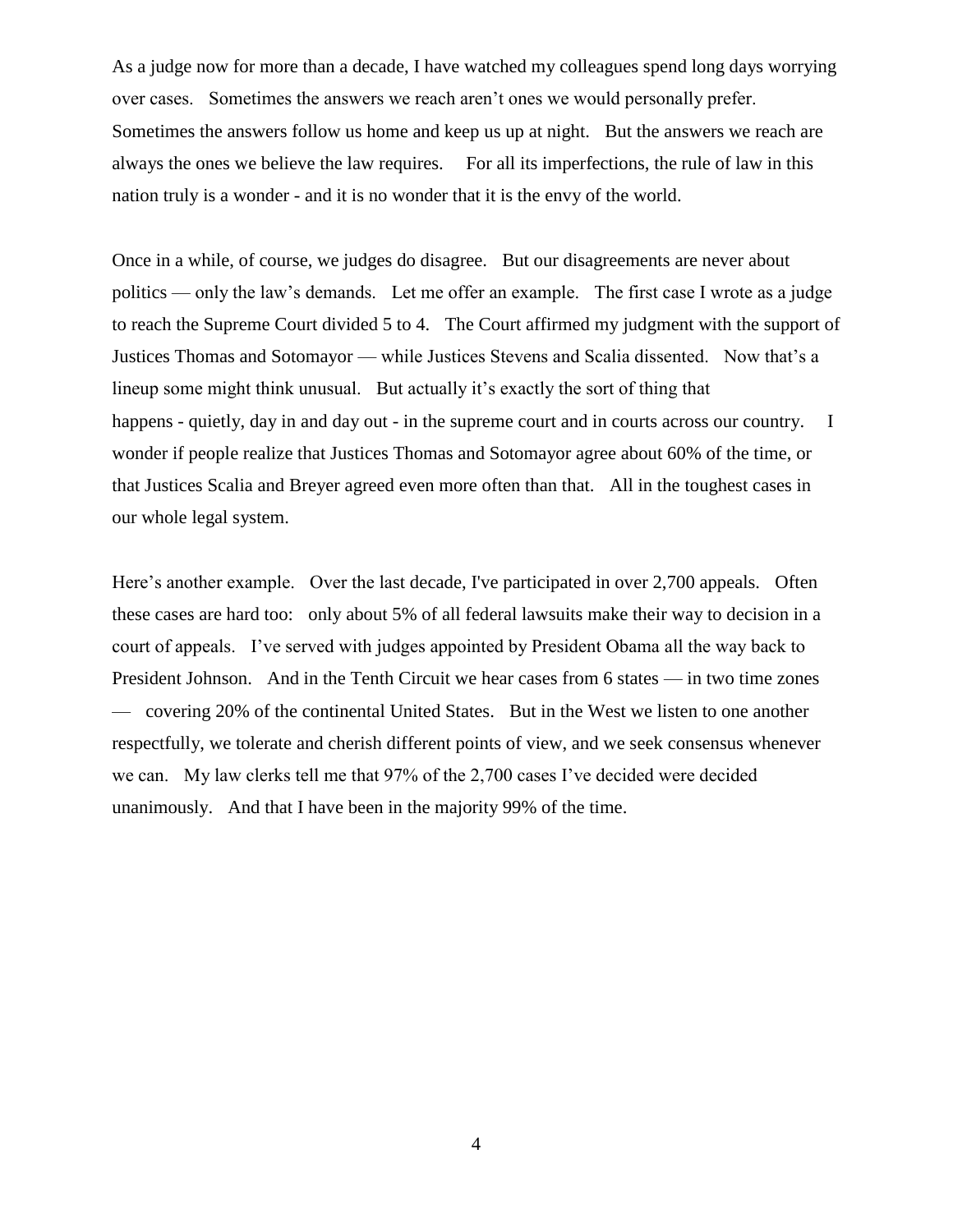Of course, I make my share of mistakes. As my daughters never tire of reminding me, putting on a robe doesn't make me any smarter. I'll never forget my first day on the job. Carrying a pile of papers up steps to the bench, I tripped on my robe and everything just about went flying. But troublesome as it can be, the robe does mean something---and not just that I can hide coffee stains on my shirt. Putting on a robe reminds us that it's time to lose our egos and open our minds. It serves, too, as a reminder of the modest station we judges are meant to occupy in a democracy. In other countries, judges wear scarlet, silk, and ermine. Here, we judges buy our own plain black robes. And I can report that the standard choir outfit at the local uniform supply store is a pretty good deal. Ours is a judiciary of honest black polyester.

When I put on the robe, I am also reminded that under our Constitution, it is for this body, the people's representatives, to make new laws. For the executive to ensure those laws are faithfully enforced. And for neutral and independent judges to apply the law in the people's disputes. If judges were just secret legislators, declaring not what the law is but what they would like it to be, the very idea of a government by the people and for the people would be at risk. And those who came to court would live in fear, never sure exactly what governs them except the judge's will. As Alexander Hamilton explained, "liberty can have nothing to fear from" judges who apply the law, but liberty "ha[s] every thing to fear" if judges try to legislate too.

In my decade on the bench, I have tried to treat all who come to court fairly and with respect. I have decided cases for Native Americans seeking to protect tribal lands, for class actions like one that ensured compensation for victims of nuclear waste pollution by corporations in Colorado. I have ruled for disabled students, prisoners, and workers alleging civil rights violations. Sometimes, I have ruled against such persons too. But my decisions have never reflected a judgment about the people before me — only my best judgment about the law and facts at issue in each particular case. For the truth is, a judge who likes every outcome he reaches is probably a pretty bad judge, stretching for the policy results he prefers rather than those the law compels.

\*

As a student many years ago I found myself walking through the Old Granary burial ground in Boston. Where Paul Revere, John Hancock, and many of our founders are buried. I came across the tombstone of a lawyer and judge who today is largely forgotten --- as we are all destined to be soon enough. His name was Increase Sumner. Written on his tombstone over